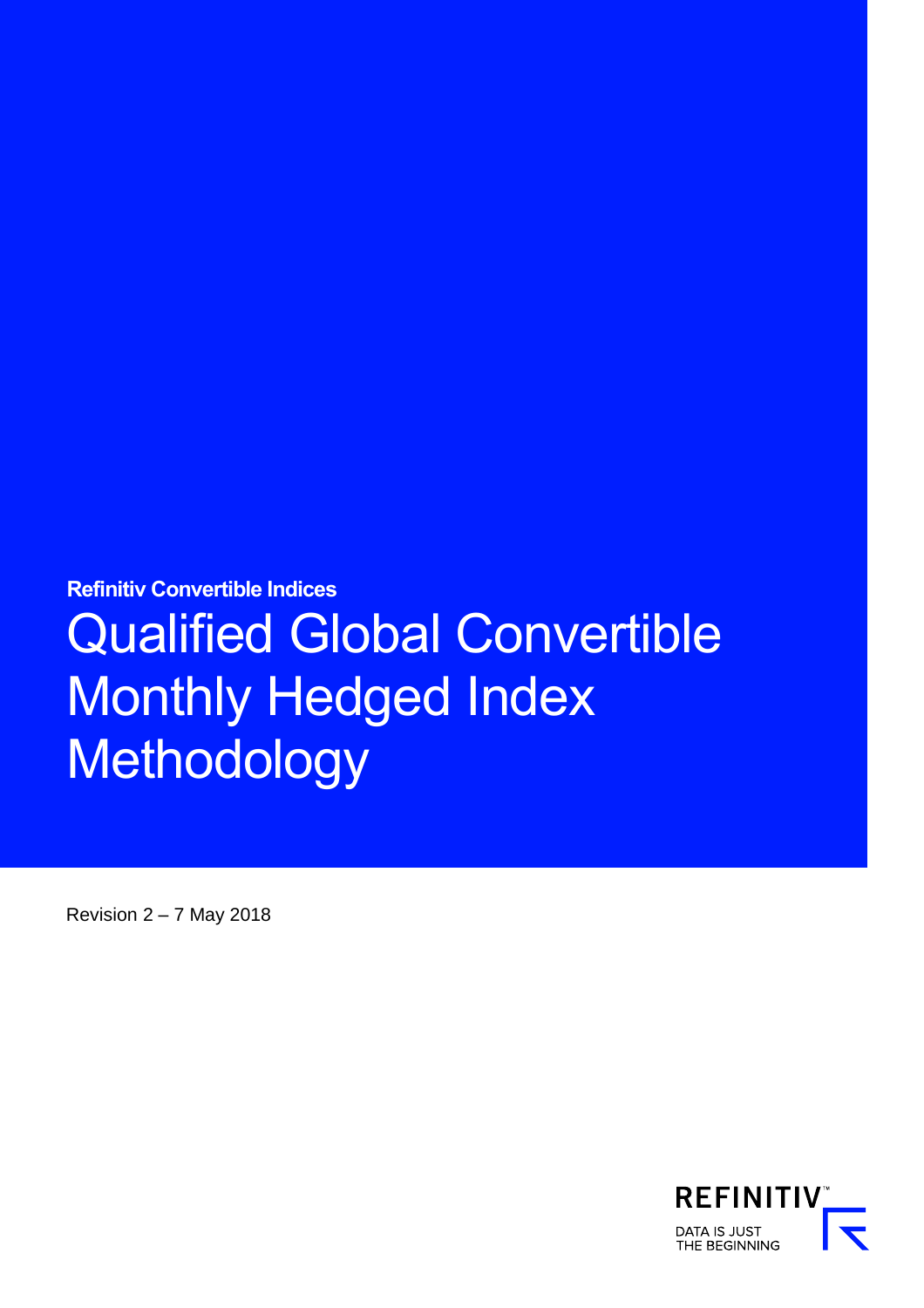# **Contents**

| $\mathbf{1}$ . |  |
|----------------|--|
| 2.             |  |
| 3.             |  |
|                |  |
|                |  |
|                |  |
|                |  |
|                |  |
|                |  |
|                |  |
|                |  |
|                |  |
|                |  |
| 4.             |  |
|                |  |
|                |  |
|                |  |
|                |  |
|                |  |
|                |  |
|                |  |
|                |  |
|                |  |
|                |  |
|                |  |
|                |  |
|                |  |
|                |  |
|                |  |
|                |  |
| 5.             |  |
|                |  |
|                |  |
|                |  |
|                |  |
|                |  |
| 6.             |  |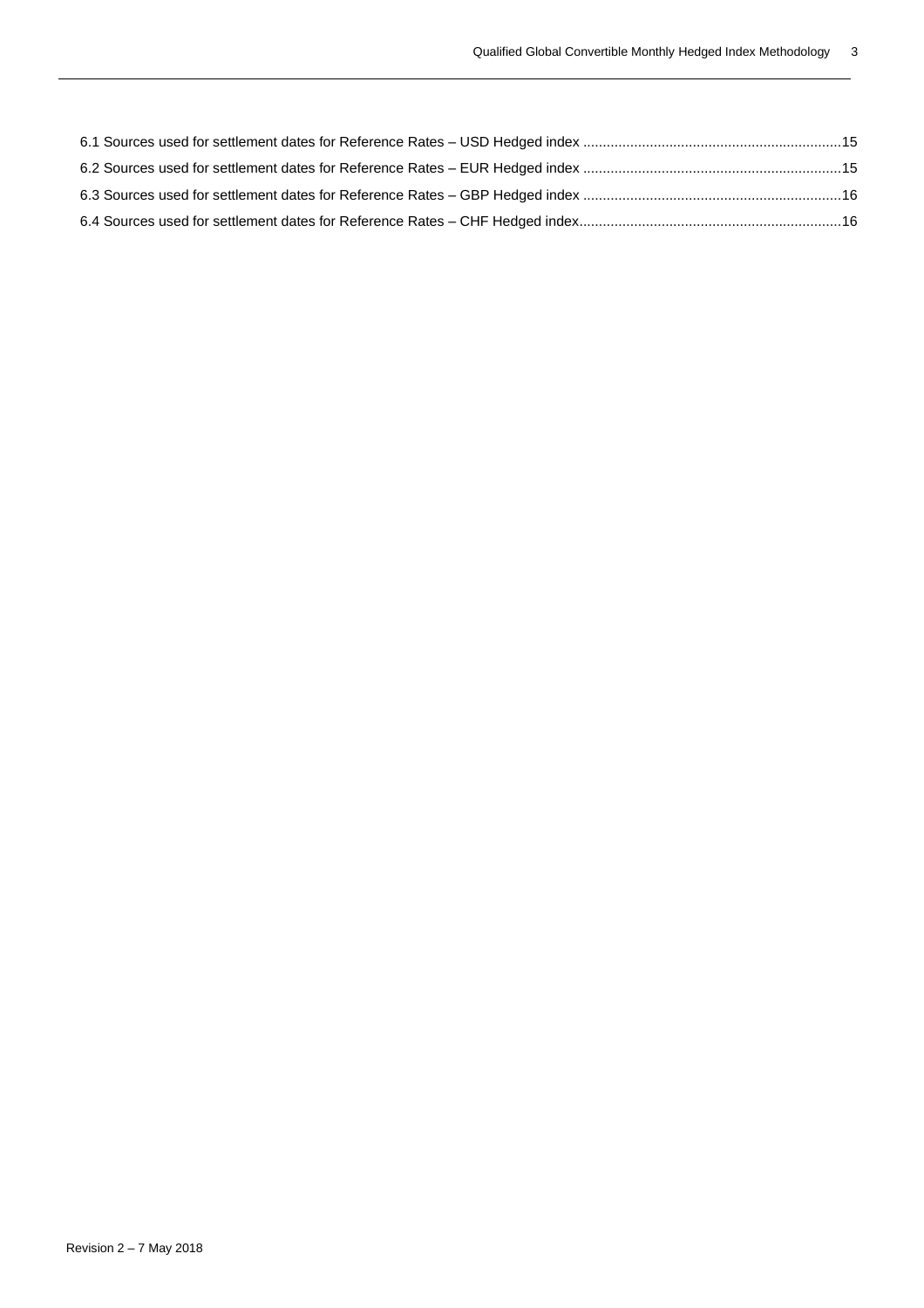# <span id="page-3-0"></span>1. Introduction

This document describes the calculation process for the Refinitiv Qualified Global Convertible Monthly Hedged Index series. The series is calculated for a number of different currencies, within this document "Index" refers to a specific currency variant of the series and "Base Currency" refers to the currency of the Index.

The selection and weighting of the constituents of the Index are the same as for the Refinitiv Qualified Global Convertible Index ("Parent Index"), details of the methodology are contained in the Refinitiv Qualified Global Convertible Index Methodology.

Defined terms used in this document have the meaning ascribed to them in Parent Index unless otherwise defined.

## <span id="page-3-1"></span>2. Selection method

The selection method for the index is the same as the selection method for the Parent Index. The relative weight of constituents is identical to the relative weights in the Parent Index.

The absolute weight of constituents will vary as the Index includes a monthly hedging process.

# <span id="page-3-2"></span>3. Hedging Process

#### <span id="page-3-3"></span>**3.1 Overview**

The hedging process uses forward currency contracts to incorporate currency hedging into the calculation of Index value.

The hedging process follows a monthly cycle; the two key dates in the cycle are the Roll Date and Rebalance Date.

- •The Roll Date is the working day prior to the Index Review Effective Date.
- •The Rebalance Date is the Index Review Effective Date.

At EoD on the Roll Date all open forward contracts are closed, and the Base Currency cash is adjusted to reflect the crystallised P&L. New contracts are opened; the new contracts reflect the net position of contracts closed in each currency. The new contracts are referenced in this documentation as the "Roll Contracts".

On the Rebalance Date new contracts are opened to provide the overall net exposure required in each currency based on the anticipated Index currency profile following the index review. The new contracts are referenced in this documentation as the "Rebalance Contracts".

The Index value calculation incorporates the mark to market (MTM) valuation of all open forward positions.

The Hedge Ratio of the Index is monitored and if the Hedge Ratio exceeds 105% or falls below 95% then additional forward contracts will be incorporated into the calculation of the Index value. The new contracts are referenced in this documentation as the "Reset Contracts".

#### <span id="page-3-4"></span>**3.2 Settlement Date**

The Settlement Date used for each currency for the Roll Contracts is also used for the Rebalance Contracts executed on the day following the Roll Date and any Reset Contracts opened on any day from the Roll Date until the day before the following Roll Date.

The "Natural Settlement Date" is the second working day after the Rebalance Date. This date will be amended to reflect the settlement calendar of each currency pair using the following rules:

- •If any of the 8 "Key Currencies" (USD, EUR, CHF, GBP, JPY, AUD, HKD, SGD) does not settle on the Natural Settlement Date then the Settlement Date is advanced for all currencies to the first available date on which all currencies can settle, this date is referenced as the "General Settlement Date".
- •If any currency does not settle on the General Settlement Date, then the Settlement Date for that currency only is advanced to the first available date on which that currency can settle.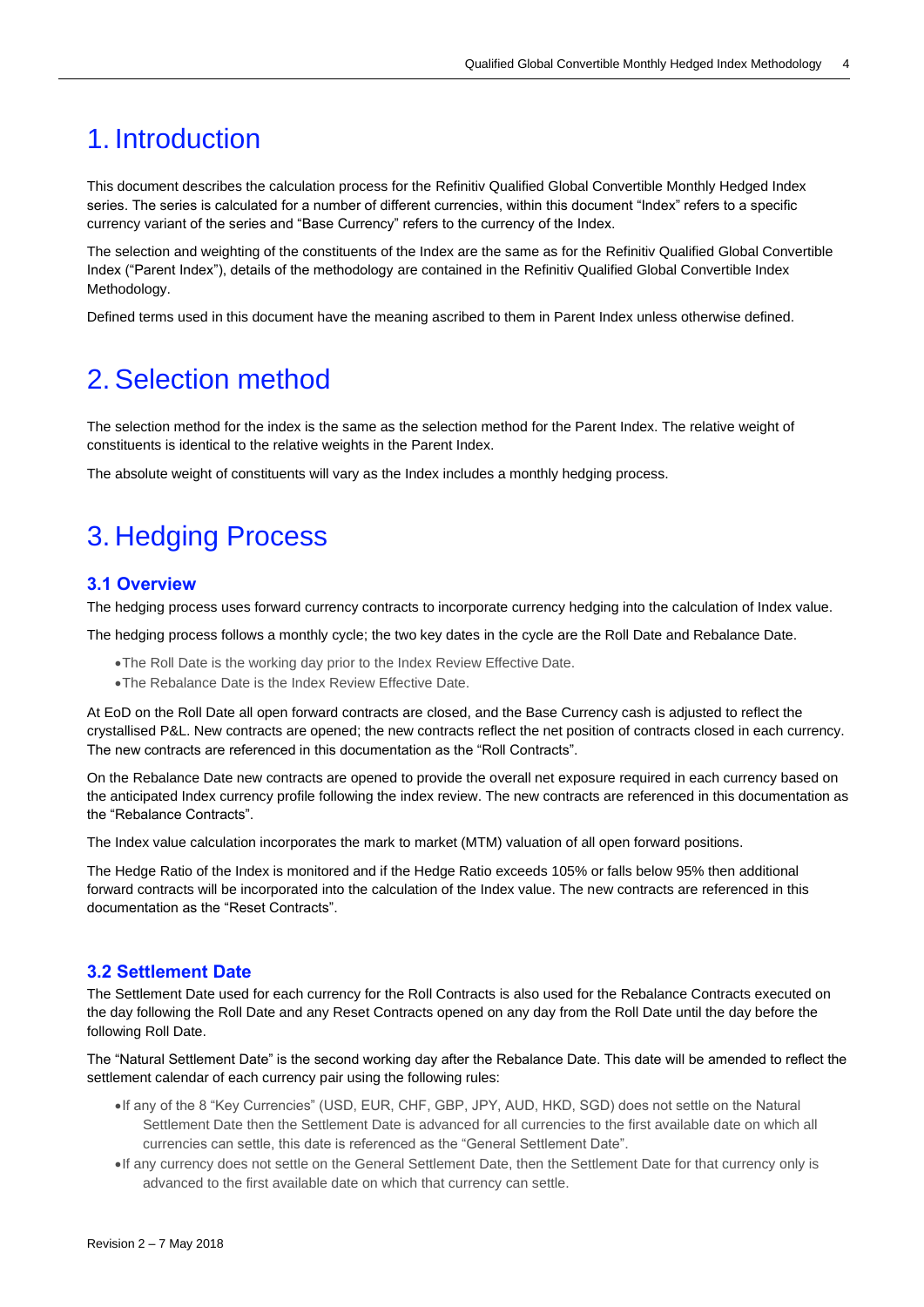#### <span id="page-4-0"></span>**3.3 Roll Contracts**

The required exposure for the new Roll Contract for each currency is the sum of the delivery amounts for the open Roll Contract, the open Rebalance Contract and any open Reset Contracts.

#### <span id="page-4-1"></span>**3.4 Rebalance Contracts**

The Required Exposure for each currency is calculated based on the information available at EoD on Roll Date.

The Required Exposure is calculated using the Index constituents and weights that will be effective following the securities rebalance that occurs at EoD on the Rebalance Date.

The Percentage Required Exposure for a specific currency is calculated as:

Percentage Required Exposure  $=$   $-$ Anticipated market value of security positions priced in the specified curreny Anticpated market value of Index

Where the anticipated market values are calculated using the bid price for each security as of close on Roll Date, the FX rates used for index calculation at close on Roll Date and the weighting that will be applied to the security following the securities rebalance.

The Required Exposure for a specific currency is:

Required Exposure = Percentage Require Exposure  $\times$  Market Value of Index in specified currency

Where the market value of the index is the market value of the index at close on Roll Date converted to the specified currency using the FX rates used for index calculation on Roll Date.

The Rebalance Contract for each currency is the difference between the Roll Contract and the Required Exposure.

#### <span id="page-4-2"></span>**3.4.1 Treatment of CNH priced securities**

For CNH priced constituents the forward contracts are executed in CNY and the Required Exposure is calculated as follows:

Percentage Required Exposure  $=\frac{p\cdot p\cdot \text{pred in CNH or CNY}}{A\cdot p\cdot \text{pred in CNH of }\frac{p\cdot p\cdot \text{pred in CNH}}{A\cdot p\cdot \text{pred in CNH of }\frac{p\cdot p\cdot \text{pred in CNH}}{A\cdot p\cdot \text{pred in CNH of }\frac{p\cdot \text{pred in CNH}}{A\cdot p\cdot \text{pred in CNH of }\frac{p\cdot \text{pred in CNH}}{A\cdot p\cdot \text{pred in CNH of }\frac{p\cdot \text{pred in CNH}}{A\cdot p\cdot \text{pred in CNH of }\frac{p\$ Anticipated market value of security positions Anticpated market value of Index

Required Exposure =  $Percentage$  Require Exposure  $\times$  Market Value of Index in CNY

#### <span id="page-4-3"></span>**3.5 Reset Contracts**

Reset Contracts are included if the Hedge Ratio is observed to be outside the specified limits (95% - 105%). The Hedge Ratio is calculated at each EoD and if outside the specified limits Reset Contracts are opened on the following Workday. If the Hedge Ratio is observed to be outside the specified limits when measured at EoD on the Roll Date then no Reset Contracts are opened on the following Workday as the Rebalance Contracts will reset the Hedge Ratio.

#### <span id="page-4-4"></span>**3.5.1 Hedge Ratio**

The Hedge Ratio is calculated at each EoD as

Hedge Ratio  $=\frac{Value\ of\ Base\ Current\ securities + Value\ of\ Base\ Current\ cash}{Value\ of\ all\ C\ sc\ with\ total\ A\ L\ C\ sc}$ Value of Forwards + Value of all Securities + Value of all Cash

Where the Value of Forwards is the sum of the net currency amount to deliver in each currency converted to Base Currency. All values are converted to the Base Currency using the FX rates used for calculation of the Index value at EoD.

The calculation of Hedge Ratio on the Rebalance Date uses the security positions and cash following the securities rebalance.

#### <span id="page-4-5"></span>**3.5.2 Adjustment Ratio**

If the Hedge Ratio is outside the specified limits at EoD an Adjustment Value is calculated.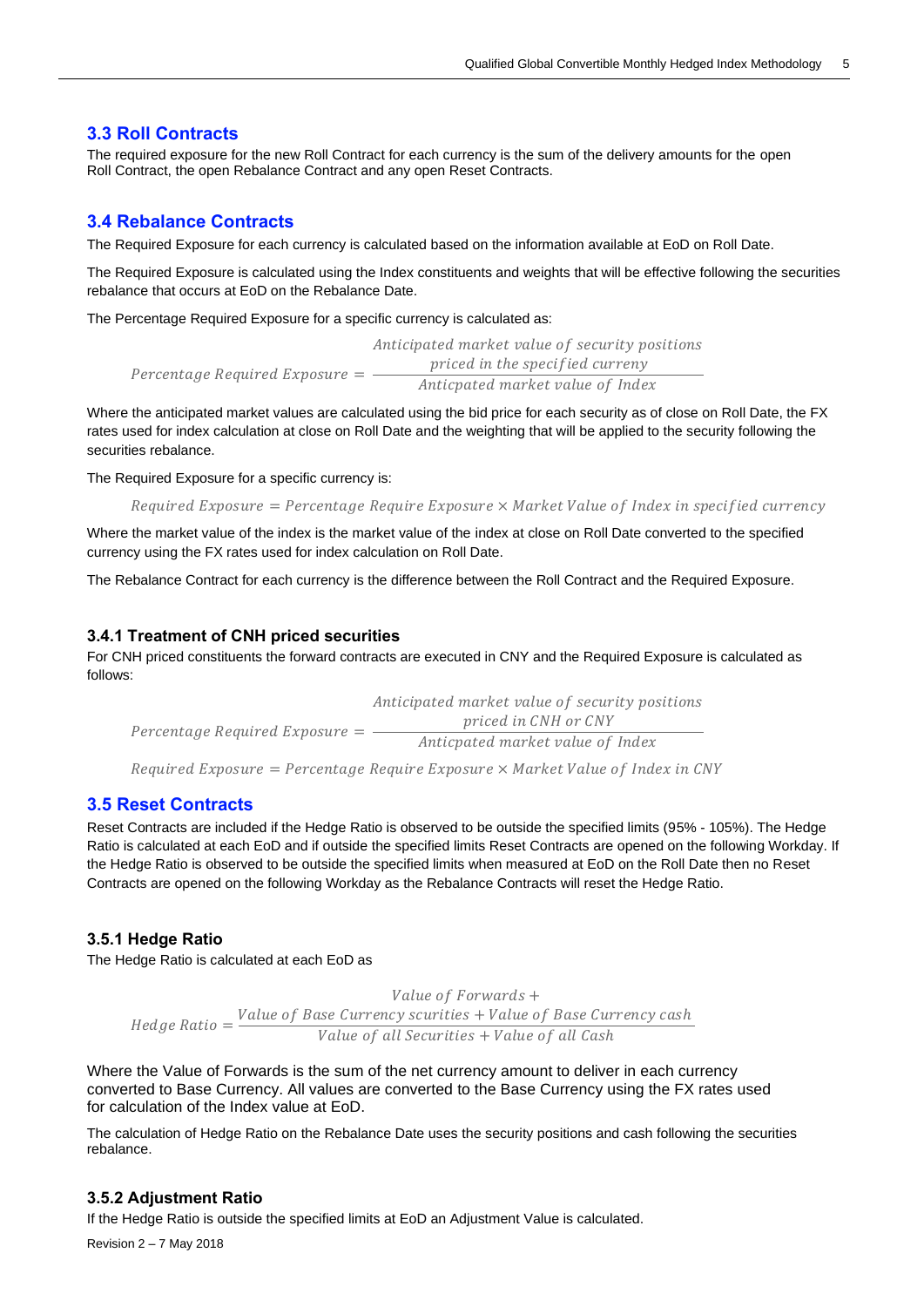If the Hedge Ratio is greater than 105% then

*Adjustment Value* = 
$$
\frac{(Value\ of\ all\ Securities + Value\ of\ all\ Cash) \times (103\% - Hedge\ Ratio)}{Value\ of\ Forwards}
$$

If the Hedge Ratio is less than 95% then

 $\Delta$ Adjustment Value =  $\frac{(Value\ of\ all\ Securities\ +\ Value\ of\ all\ Cash)\times(97\% -\ Hedge Ratio)}{Value\ of\ Examples}$ Value of Forwards

#### <span id="page-5-0"></span>**3.5.3 Reset Contract Calculation**

The Reset Contracts are applied on the Workday following the EoD at which the Hedge Ratio was observed to be outside the specified limits.

The value of the Reset Contract for a particular currency is:

Reset contract delivery amount = Net delivery amount of all open contracts  $\times$  Adjustment Value

#### <span id="page-5-1"></span>**3.6 Forward Contract Set Up Rates**

Forward contracts are set up using the Interpolated Forward Rate for the relevant currency pair and Settlement Date.

Sectio[n 4.4.4 c](#page-7-9)ontains details of the calculation of the Interpolated Forward Rate.

### <span id="page-5-2"></span>4. Calculation of Index

#### <span id="page-5-3"></span>**4.1 Overview of Calculation Approach**

The calculation of the hedge Index uses the same approach as the Parent Index but incorporates the MTM valuation of the open forwards positions together with the crystallised P&L arising when the open positions are closed on Roll date.

#### <span id="page-5-4"></span>**4.2 Forward MTM Calculation**

For each open contract, the MTM Valuation is calculated as:

MTM Valuation = Base Currecy to receive  $-\left(\frac{Target\ Current\times\text{C}}{Interpolated\ Forward\ Rate}\right)$ 

The Interpolated Forward Rate is for the period from the EoD date of the MTM calculation to the Settlement Date for the contract.

The Forward MTM P&L for the Index is the sum of the MTM valuations for all open contracts.

#### <span id="page-5-5"></span>**4.3 Crystallised P&L**

On Roll Date all open contracts are closed and the crystallised value for each open contract is:

Crystallised Value = Base Currecy to receive  $-\left(\frac{Target\;Current}{Interpolated\;Forward\;Rate}\right)$ 

The Interpolated Forward Rate is for the period from the Roll Date to the Settlement Date for the contract.

The Crystallised P&L for the index is the sum of the Crystallised Values for all open contracts.

#### <span id="page-5-6"></span>**4.4 Detail of Index Calculation**

The index calculation will be carried out in the same manner as the index calculation of the Parent Index with the exception of the treatment of the forward MTM P&L and the Crystallised P&L, which are treated as set out in the sections below.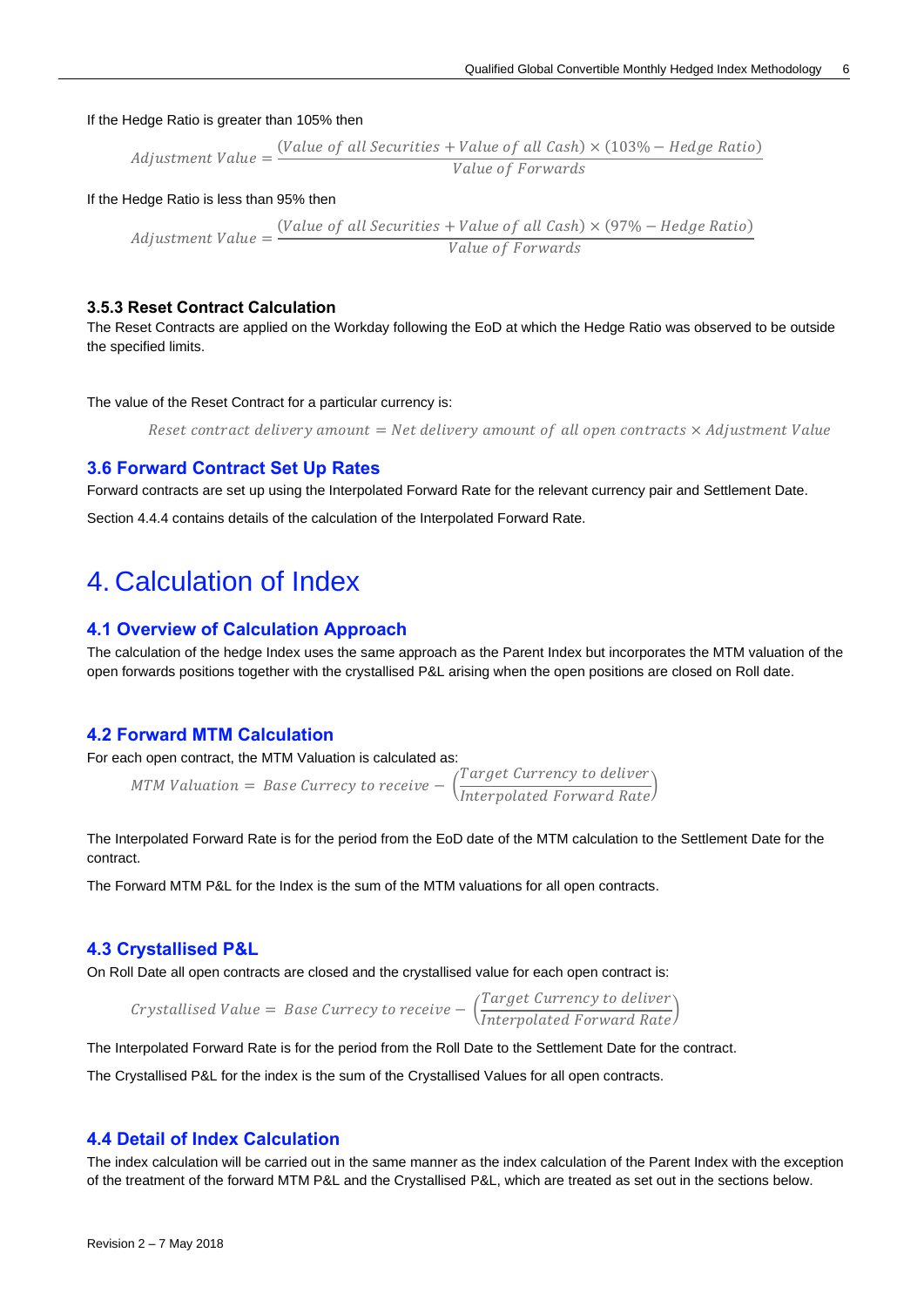#### <span id="page-6-0"></span>**4.4.1 Daily Index Calculation**

The daily index calculation is as shown below. In order to derive:

 $V^t$ The value of the index on day  $t$ . Index values are only computed for weekdays and if day  $t$  is a Friday then day  $t + 1$  will be the following Monday

The values required are:

- $D_i^t$  $\frac{t}{i}$  The dirty cash value of one unit of the  $t^{\text{th}}$  issue in the index on day  $t$ .
- $B^t$ The combined value of all cash balances on day  $t$ , each held in the currency of receipt and converted to the index currency using the relevant Eod FX rate for index calculation. **This value includes the Crystallised P&L generated at EoD on Roll Date.**
- $M<sup>t</sup>$  The Forward MTM P&L for the Index on day  $t$ .
- $S_i^t$  $\frac{t}{t}$  The issue size outstanding in units of the  $t$ <sup>th</sup> issue in the index on day  $t$
- $X_i^t$  $t$  The exchange rate used to convert the cash price of the  $t$ <sup>th</sup> issue in the index on day  $t$  to the index currency.
- $F^t$ The index factor on day  $t$
- $n^t$ The number of issues in the index on day  $t$

The value of the index is given by:

$$
V^t = \frac{B^t + M^t + \sum_{i=1}^{i=n^t} (D_i^t * S_i^t * X_i^t)}{F^t}
$$

The value of F will remain unchanged except in any the following circumstances:

- •A change to the constituents of the index that is not reflected solely as a change in the cash balances
- •A change to the issue size of one or more of the constituents that is not reflected solely as a change in the cash balances
- •The Index Review Effective Date when the cash balances are re-invested in the Index

The derivation of the new value for the index factor in each of these circumstances is shown below. Where:

- $\bm{n} \bm{e} \bm{w}$ \_ $\bm{B}^t$ The combined value of all cash balances on day  $t$ , each held in the currency of receipt and converted to the index currency using the relevant Eod FX rate for index calculation. This value will be the same as  $B<sup>t</sup>$  except in the case when cash balances are re-invested when  $new B<sup>t</sup>$  will be set to zero.
- $new\_S_i^t$  $_t$  The issue size outstanding in units of the  $\bm{l}^{\text{th}}$  issue in the index on day  $\bm{t}$  following the change in circumstances for which the factor is to be adjusted.
- $newF<sup>t</sup>$ The index factor on day  $t$  following the change in circumstances for which the factor is to be adiusted.
- new  $n^t$ The number of issues in the index on day  $t$  following the change in circumstances for which the factor is to be adjusted.

The value of the index will be

$$
\frac{new\_B^t + M^t + \sum_{i=1}^{i=new\_n^t} (D_i^t * new\_S_i^t * X_i^t)}{new\_F^t}
$$

The value of the index is unchanged by the change in circumstances and therefore

$$
V^{t} = \frac{B^{t} + M^{t} + \sum_{i=1}^{i=n} (D_{i}^{t} * S_{i}^{t} * X_{i}^{t})}{F^{t}} = \frac{new_{-}B^{t} + M^{t} + \sum_{i=1}^{i=new_{-}n} (D_{i}^{t} * new_{-}S_{i}^{t} * X_{i}^{t})}{new_{-}F^{t}}
$$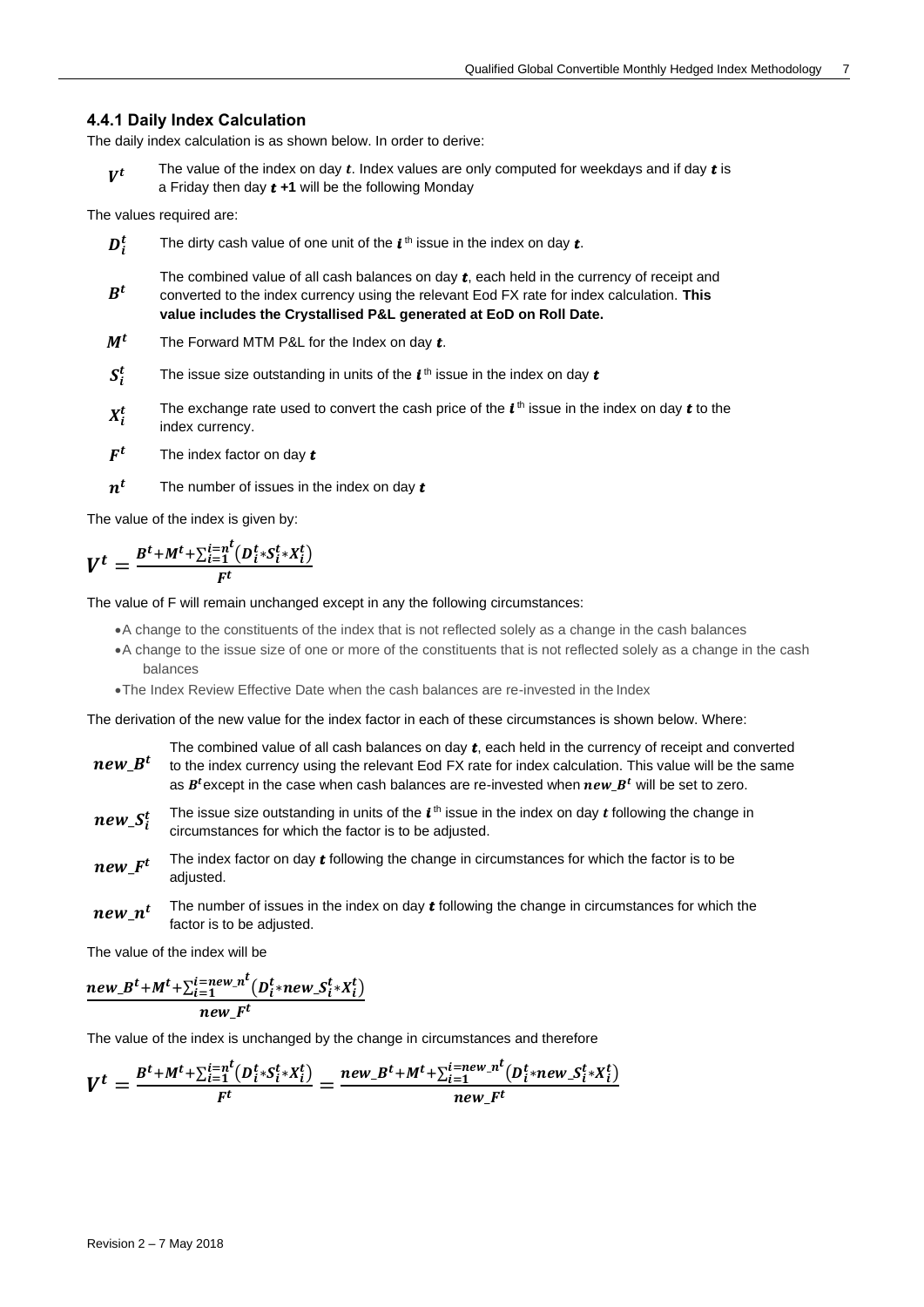And thus

$$
new\_F^t = \frac{new\_B^t + M^t + \sum_{i=1}^{i = new\_n} (D_i^t * new\_S_i^t * X_i^t)}{B^t + M^t + \sum_{i=1}^{i = n} (D_i^t * S_i^t * X_i^t)}
$$

#### <span id="page-7-0"></span>**4.4.2 Index Base Date**

The Index Factor values at inception (11 April 2003) are set such that the Index Value on 10 September 2014 is 100 for all currency variants of the Index.

#### <span id="page-7-1"></span>**4.4.3 Forward Contract Adjustments**

When the index factor is adjusted then all forward contracts are adjusted pro-rata to the change in index factor.

The impact of this adjustment is that the Percentage Required Exposure is maintained.

#### <span id="page-7-2"></span>**4.4.4 Forward Contract Adjustments**

<span id="page-7-9"></span>Interpolated forward rates are calculated using the relevant Spot Rate together with Premium/Discount ("Offset") for Spot Week, One Month and Two Months ("Reference Rates")

When the target Settlement Date does not fall on the settlement date for one of the Reference Rates the Offset is interpolated from the adjacent reference rates using linear interpolation.

#### <span id="page-7-3"></span>**4.4.5 Forward Rates Source**

All Reference Rates are based on the WM/Reuters Closing Rate Fix (4pm London). The RICs used for each Reference Rate are listed in Appendix 1

The rates used for calculation of the Interpolated Forward Rates are mid rates which are calculated as the simple average of the Bid and Ask rates.

The settlement dates used for the Reference Rates are obtained as described in Appendix 2

#### <span id="page-7-4"></span>**4.4.6 Forward Rates - Holidays**

WM/Reuters do not provide data on certain holidays (notably Christmas Day and Good Friday).

The Index is calculated on all weekdays. In the event that Reference Rates are not available then the Index is calculated using the latest available Reference Rates and associated settlement dates.

#### <span id="page-7-5"></span>**4.5 Historical Index Data**

#### <span id="page-7-6"></span>**4.5.1 Coverage**

Index values for the period from 11 April 2003 to 7 February 2018 were calculated using historic data.

#### <span id="page-7-7"></span>**4.5.2 Historic Interpolated Forward Rates**

#### <span id="page-7-8"></span>**4.5.2.1 USD, EUR and GBP Indexes**

The Reference Rates used for the historic calculation for the period 11 April 2003 to 29 December 2017 were calculated using historic outright and spot rates from WM/Reuters.

The Reference Rates used for the historic calculation for the period 1 Jan 2018 to 7 February 2018 were taken from the historical data available for the RICs used for each Reference Rate as listed in Appendix 1

The settlement dates used for the reference rates was based on Refinitiv historic settlement diaries.

On dates for which Reference Rates were not available the Index was calculated using the Reference Rates and settlement dates used for the prior day's calculation.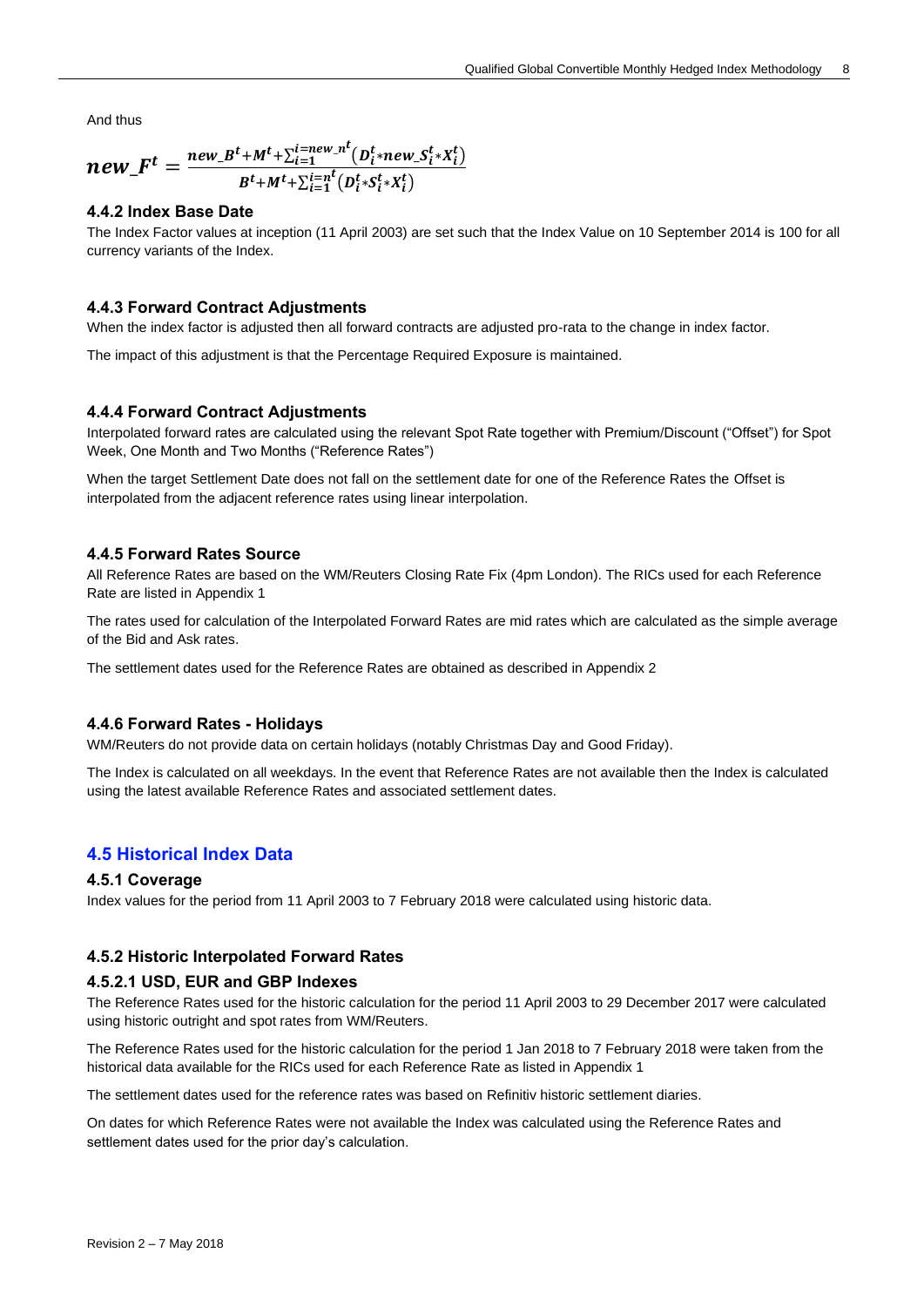#### <span id="page-8-0"></span>**4.5.2.2 CHF Index**

The Reference Rates used for the historic calculation for the period 11 April 2003 to 27 November 2012 were calculated using historic spot rates and offset rates obtained for the RICs as listed in Appendix 1 Section 5.5

The Reference Rates used for the historic calculation for the period 28 November 2012 onwards were calculated from the historical data available for the RICs used for each Reference Rate as listed in Appendix 1. For HKD and TWD only, for the period 28 Oct 2013 – 12 Nov 2013, the Reference Rates used were calculated using the method described for the period prior to 28 November 2012.

The settlement dates used for the reference rates was based on Refinitiv historic settlement diaries.

On dates for which Reference Rates were not available the Index was calculated using the Reference Rates and settlement dates used for the prior day's calculation.

#### <span id="page-8-1"></span>**4.5.3 Historic Settlement Dates**

For the period 11 April 2003 to 31 December 2007 the Settlement Date was based on notional settlement diaries for USD, GBP and EUR only.

For the period from 1 January 2008 to 7 February 2018 the Settlement Date was based on Refinitiv historic settlement diaries for all currencies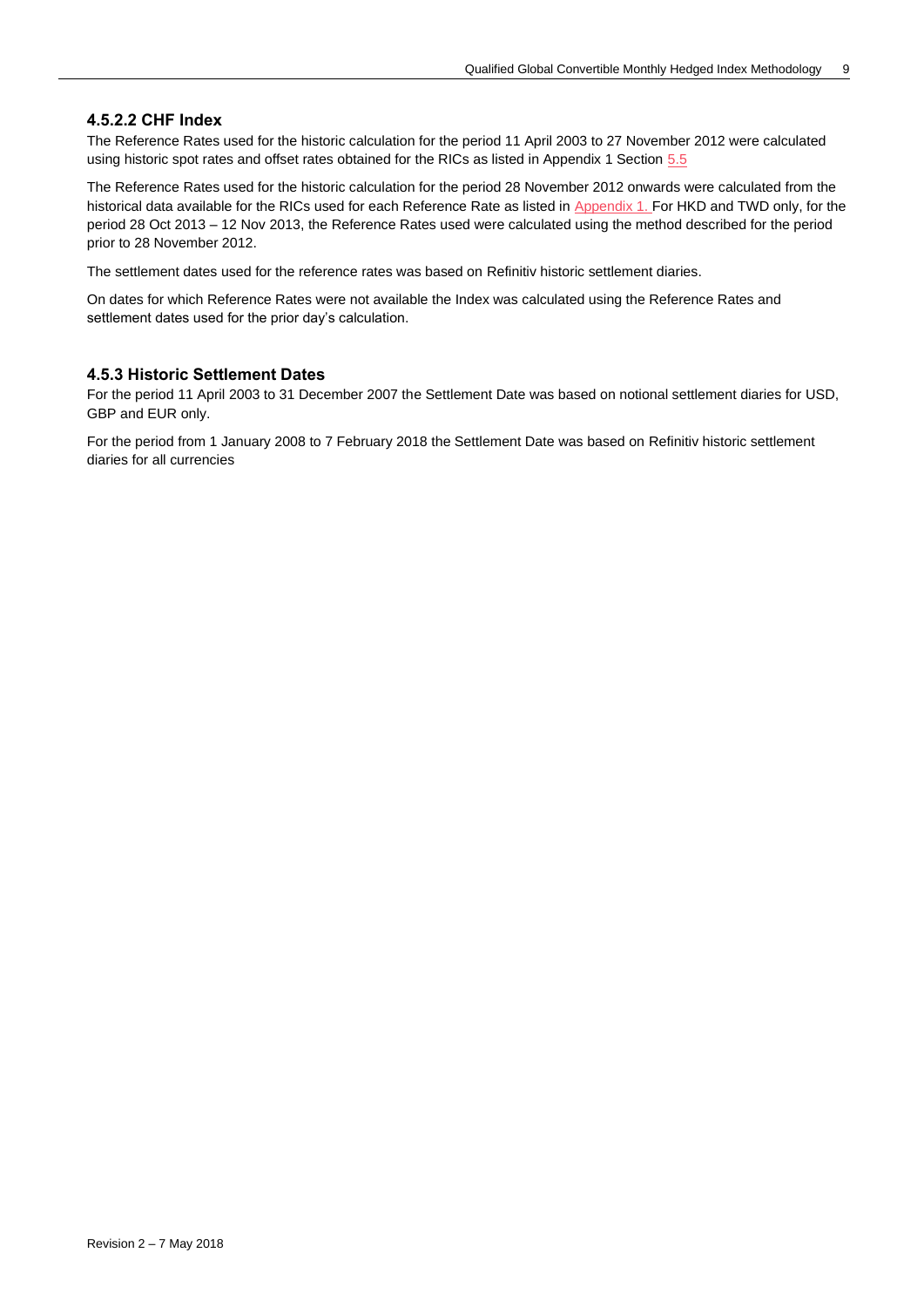# <span id="page-9-0"></span>5. Appendix 1

### <span id="page-9-1"></span>**5.1 Sources used for Reference Rates – USD Hedged Index**

| <b>Index</b><br><b>Currency</b> | <b>Target</b><br><b>Currency</b> | <b>Spot</b>  | <b>Spot Week</b><br><b>Offset</b> | <b>One Month</b><br><b>Offset</b> | <b>Two months</b><br><b>Offset</b> | <b>Notes</b> |
|---------------------------------|----------------------------------|--------------|-----------------------------------|-----------------------------------|------------------------------------|--------------|
| <b>USD</b>                      | <b>EUR</b>                       | USDEUREIX=WM | USDEURSWEIX=WM                    | USDEUR1MEIX=WM                    | USDEUR2MEIX=WM                     | Inverted     |
| <b>USD</b>                      | <b>GBP</b>                       | USDGBPFIX=WM | USDGBPSWFIX=WM                    | USDGBP1MFIX=WM                    | USDGBP2MFIX=WM                     | Inverted     |
| <b>USD</b>                      | <b>CHF</b>                       | USDCHFFIX=WM | USDCHFSWFIX=WM                    | USDCHF1MFIX=WM                    | USDCHF2MFIX=WM                     |              |
| <b>USD</b>                      | <b>AUD</b>                       | USDAUDFIX=WM | USDAUDSWEIX=WM                    | USDAUD1MFIX=WM                    | USDAUD2MFIX=WM                     | Inverted     |
| <b>USD</b>                      | CAD                              | USDCADFIX=WM | USDCADSWFIX=WM                    | USDCAD1MFIX=WM                    | USDCAD2MFIX=WM                     |              |
| <b>USD</b>                      | <b>CNY</b>                       | USDCNYFIX=WM | USDCNYSWFIX=WM                    | USDCNY1MFIX=WM                    | USDCNY2MFIX=WM                     |              |
| <b>USD</b>                      | <b>HKD</b>                       | USDHKDFIX=WM | USDHKDSWFIX=WM                    | USDHKD1MFIX=WM                    | USDHKD2MFIX=WM                     |              |
| <b>USD</b>                      | <b>JPY</b>                       | USDJPYFIX=WM | USDJPYSWFIX=WM                    | USDJPY1MFIX=WM                    | USDJPY2MFIX=WM                     |              |
| <b>USD</b>                      | <b>KRW</b>                       | USDKRWFIX=WM | USDKRWSWFIX=WM                    | USDKRW1MFIX=WM                    | USDKRW2MFIX=WM                     |              |
| <b>USD</b>                      | <b>SEK</b>                       | USDSEKFIX=WM | USDSEKSWFIX=WM                    | USDSEK1MFIX=WM                    | USDSEK2MFIX=WM                     |              |
| <b>USD</b>                      | <b>SGD</b>                       | USDSGDFIX=WM | USDSGDSWFIX=WM                    | USDSGD1MFIX=WM                    | USDSGD2MFIX=WM                     |              |
| <b>USD</b>                      | <b>THB</b>                       | USDTHBFIX=WM | USDTHBSWFIX=WM                    | USDTHB1MFIX=WM                    | USDTHB2MFIX=WM                     |              |
| <b>USD</b>                      | <b>TWD</b>                       | USDTWDFIX=WM | USDTWDSWFIX=WM                    | USDTWD1MFIX=WM                    | USDTWD2MFIX=WM                     |              |
| <b>USD</b>                      | <b>ZAR</b>                       | USDZARFIX=WM | USDZARSWFIX=WM                    | USDZAR1MFIX=WM                    | USDZAR2MFIX=WM                     |              |

The rates marked "Inverted" in the notes column are inverted as described below before being used in the Index Calculation.

Spot Bid used =  $1/Spot$  Offer from RIC

Spot Offer used =  $1/Spot$  Bid from RIC

Tenor Bid Offset used =  $(1/[Spot\; Offer\; from\; RIC + Tenor\; Offer\; Offset\; from\; RIC]) - Spot\; Bid\; used$ 

Tenor Offer Offset used =  $(1/[Spot Bid from RIC + Tenor Bid Offset from RIC]) - Spot Offer used$ 

Where Tenor is Spot Week, One Month or Two Months

Example, calculating GBP 2M Bid Offset

GBP 2M Bid Offset =  $(1/[USDGPFIX=WM\;Offer + USDGBP2MFIX=WM\;Offer] - (1/USDGBPFIX=WM\;Offer)$ 

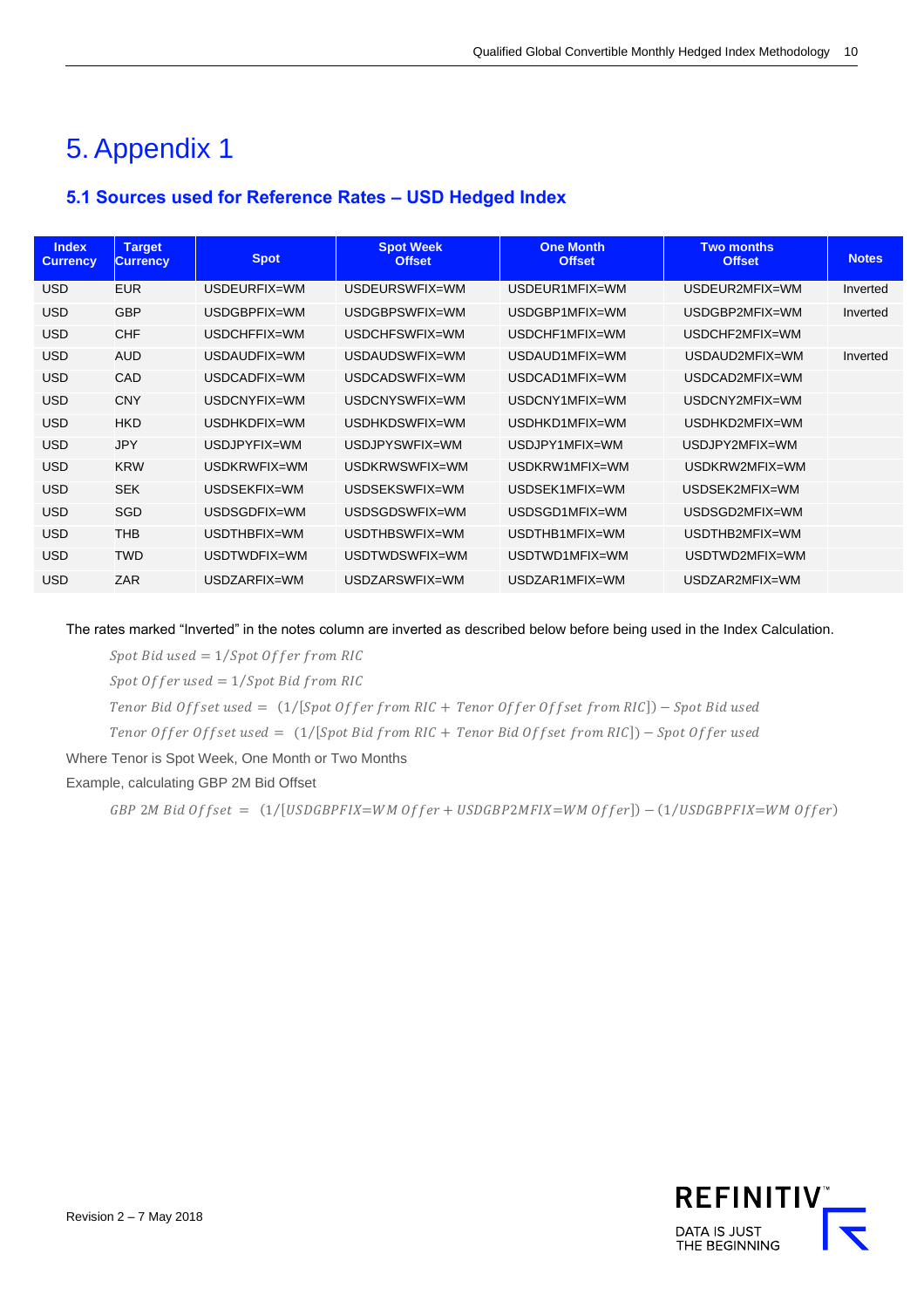### <span id="page-10-0"></span>**5.2 Sources used for Reference Rates – EUR Hedged Index**

| <b>Index</b><br><b>Currency</b> | <b>Target</b><br><b>Currency</b> | <b>Spot</b>  | <b>Spot Week</b><br><b>Offset</b> | <b>One Month</b><br><b>Offset</b> | <b>Two months</b><br><b>Offset</b> |
|---------------------------------|----------------------------------|--------------|-----------------------------------|-----------------------------------|------------------------------------|
| <b>EUR</b>                      | <b>USD</b>                       | EURUSDFIX=WM | EURUSDSWFIX=WM                    | EURUSD1MFIX=WM                    | EURUSD2MFIX=WM                     |
| <b>EUR</b>                      | <b>GBP</b>                       | EURGBPFIX=WM | EURGBPSWFIX=WM                    | EURGBP1MFIX=WM                    | EURGBP2MFIX=WM                     |
| <b>EUR</b>                      | <b>CHF</b>                       | EURCHFFIX=WM | EURCHFSWFIX=WM                    | EURCHF1MFIX=WM                    | EURCHF2MFIX=WM                     |
| <b>EUR</b>                      | <b>AUD</b>                       | EURAUDFIX=WM | EURAUDSWFIX=WM                    | FURAUD1MFIX=WM                    | FURAUD2MFIX=WM                     |
| <b>EUR</b>                      | CAD                              | EURCADFIX=WM | EURCADSWFIX=WM                    | EURCAD1MFIX=WM                    | EURCAD2MFIX=WM                     |
| <b>EUR</b>                      | <b>CNY</b>                       | EURCNYFIX=WM | EURCNYSWFIX=WM                    | EURCNY1MFIX=WM                    | EURCNY2MFIX=WM                     |
| <b>EUR</b>                      | <b>HKD</b>                       | EURHKDFIX=WM | FURHKDSWFIX=WM                    | FURHKD1MFIX=WM                    | FURHKD2MFIX=WM                     |
| <b>EUR</b>                      | <b>JPY</b>                       | EURJPYFIX=WM | EURJPYSWFIX=WM                    | EURJPY1MFIX=WM                    | EURJPY2MFIX=WM                     |
| <b>EUR</b>                      | <b>KRW</b>                       | EURKRWFIX=WM | EURKRWSWFIX=WM                    | EURKRW1MFIX=WM                    | EURKRW2MFIX=WM                     |
| <b>EUR</b>                      | <b>SEK</b>                       | EURSEKFIX=WM | EURSEKSWFIX=WM                    | FURSEK1MFIX=WM                    | EURSEK2MFIX=WM                     |
| <b>EUR</b>                      | <b>SGD</b>                       | EURSGDFIX=WM | EURSGDSWFIX=WM                    | EURSGD1MFIX=WM                    | EURSGD2MFIX=WM                     |
| <b>EUR</b>                      | <b>THB</b>                       | EURTHBFIX=WM | EURTHBSWFIX=WM                    | EURTHB1MFIX=WM                    | EURTHB2MFIX=WM                     |
| <b>EUR</b>                      | <b>TWD</b>                       | EURTWDFIX=WM | EURTWDSWFIX=WM                    | EURTWD1MFIX=WM                    | EURTWD2MFIX=WM                     |
| <b>EUR</b>                      | ZAR                              | EURZARFIX=WM | EURZARSWFIX=WM                    | EURZAR1MFIX=WM                    | EURZAR2MFIX=WM                     |

### <span id="page-10-1"></span>**5.3 Sources used for Reference Rates – GBP Hedged Index**

#### GBP Hedged Index

| <b>Index</b><br><b>Currency</b> | <b>Target</b><br><b>Currency</b> | <b>Spot</b>  | <b>Spot Week</b><br><b>Offset</b> | <b>One Month</b><br><b>Offset</b> | <b>Two months</b><br><b>Offset</b> |
|---------------------------------|----------------------------------|--------------|-----------------------------------|-----------------------------------|------------------------------------|
| <b>GBP</b>                      | <b>USD</b>                       | GBPUSDFIX=WM | GBPUSDSWFIX=WM                    | GBPUSD1MFIX=WM                    | GBPUSD2MFIX=WM                     |
| <b>GBP</b>                      | <b>EUR</b>                       | GBPEURFIX=WM | GBPEURSWFIX=WM                    | GBPFUR1MFIX=WM                    | GBPEUR2MFIX=WM                     |
| <b>GBP</b>                      | <b>CHF</b>                       | GBPCHFFIX=WM | GBPCHFSWFIX=WM                    | GBPCHF1MFIX=WM                    | GBPCHF2MFIX=WM                     |
| <b>GBP</b>                      | <b>AUD</b>                       | GBPAUDFIX=WM | GBPAUDSWFIX=WM                    | GBPAUD1MFIX=WM                    | GBPAUD2MFIX=WM                     |
| <b>GBP</b>                      | CAD                              | GBPCADFIX=WM | GBPCADSWFIX=WM                    | GBPCAD1MFIX=WM                    | GBPCAD2MFIX=WM                     |
| <b>GBP</b>                      | <b>CNY</b>                       | GBPCNYFIX=WM | GBPCNYSWFIX=WM                    | GBPCNY1MFIX=WM                    | GBPCNY2MFIX=WM                     |
| <b>GBP</b>                      | <b>HKD</b>                       | GBPHKDFIX=WM | GBPHKDSWFIX=WM                    | GBPHKD1MFIX=WM                    | GBPHKD2MFIX=WM                     |
| <b>GBP</b>                      | <b>JPY</b>                       | GBPJPYFIX=WM | GBPJPYSWFIX=WM                    | GBPJPY1MFIX=WM                    | GBPJPY2MFIX=WM                     |
| <b>GBP</b>                      | <b>KRW</b>                       | GBPKRWFIX=WM | GBPKRWSWFIX=WM                    | GBPKRW1MFIX=WM                    | GBPKRW2MFIX=WM                     |
| <b>GBP</b>                      | <b>SEK</b>                       | GBPSFKFIX=WM | GBPSEKSWFIX=WM                    | GBPSFK1MFIX=WM                    | GBPSEK2MFIX=WM                     |
| <b>GBP</b>                      | SGD                              | GBPSGDFIX=WM | GBPSGDSWFIX=WM                    | GBPSGD1MFIX=WM                    | GBPSGD2MFIX=WM                     |
| <b>GBP</b>                      | <b>THB</b>                       | GBPTHBFIX=WM | GBPTHBSWFIX=WM                    | GBPTHB1MFIX=WM                    | GBPTHB2MFIX=WM                     |
| <b>GBP</b>                      | <b>TWD</b>                       | GBPTWDFIX=WM | GBPTWDSWFIX=WM                    | GBPTWD1MFIX=WM                    | GBPTWD2MFIX=WM                     |
| <b>GBP</b>                      | ZAR                              | GBPZARFIX=WM | GBPZARSWFIX=WM                    | GBPZAR1MFIX=WM                    | GBPZAR2MFIX=WM                     |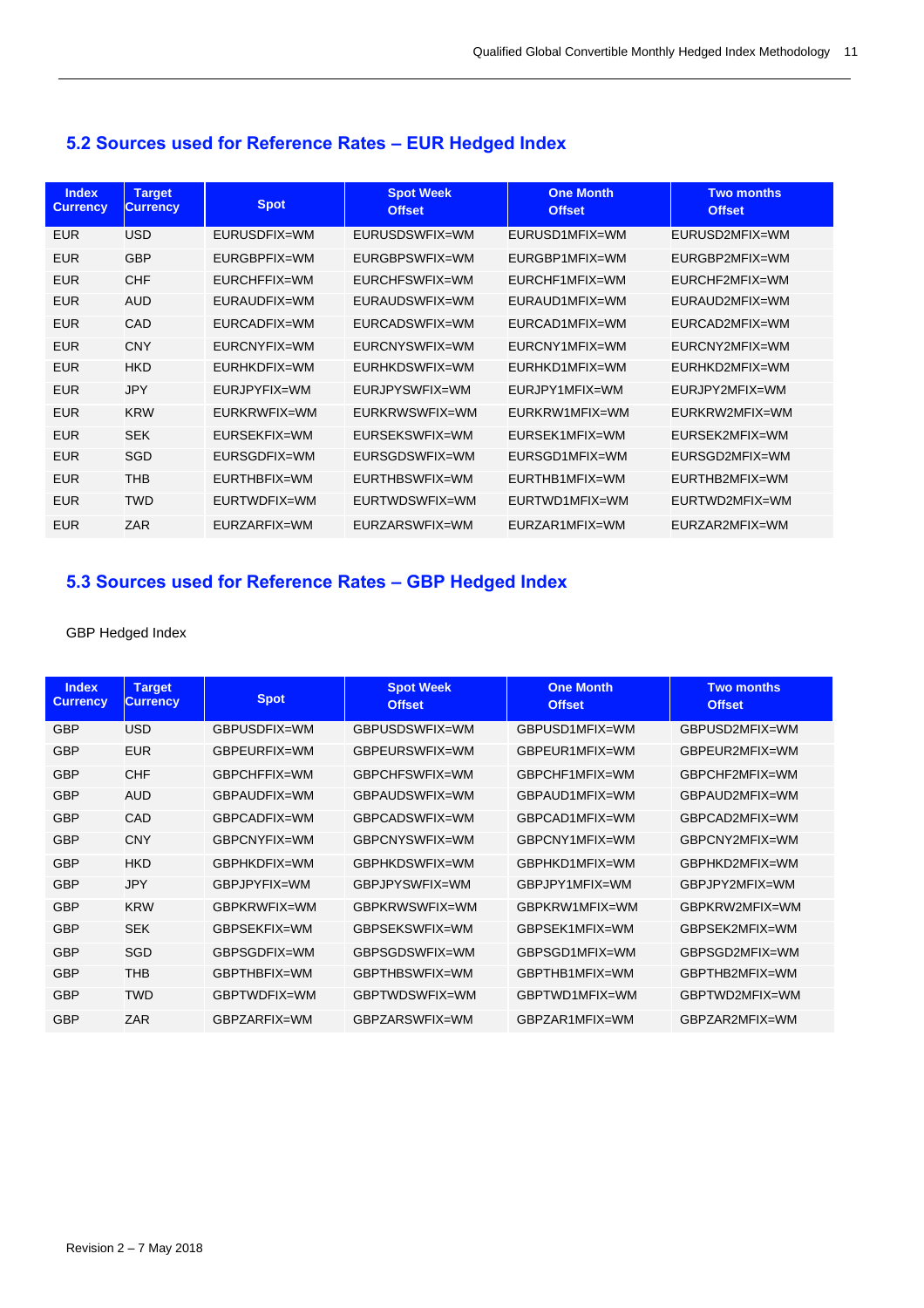#### <span id="page-11-0"></span>**5.4 Sources used for Reference Rates – CHF Hedged Index**

| <b>Index</b><br><b>Currency</b> | <b>Target</b><br><b>Currency</b> | <b>Spot</b>  | <b>Spot Week</b><br><b>Offset</b> | <b>One Month</b><br><b>Offset</b> | <b>Two months</b><br><b>Offset</b> | <b>Calculatio</b><br>n Method |
|---------------------------------|----------------------------------|--------------|-----------------------------------|-----------------------------------|------------------------------------|-------------------------------|
| <b>CHF</b>                      | <b>AUD</b>                       | CHFAUDFIX=WM | USDAUDSWOR=WM                     | USDAUD1MOR=WM                     | USDAUD2MOR=WM                      | Invert & Cross                |
| CHF                             | <b>EUR</b>                       | CHFEURFIX=WM | EURCHFSWOR=WM                     | EURCHF1MOR=WM                     | EURCHF2MOR=WM                      | <b>Invert Outright</b>        |
| <b>CHF</b>                      | <b>USD</b>                       | CHFUSDFIX=WM | USDCHFSWOR=WM                     | USDCHF1MOR=WM                     | USDCHF2MOR=WM                      | <b>Invert Outright</b>        |
| <b>CHF</b>                      | <b>GBP</b>                       | CHFGBPFIX=WM | GBPCHFSWOR=WM                     | GBPCHF1MOR=WM                     | GBPCHF2MOR=WM                      | <b>Invert Outright</b>        |
| <b>CHF</b>                      | CAD                              | CHFCADFIX=WM | USDCADSWOR=WM                     | USDCAD1MOR=WM                     | USDCAD2MOR=WM                      | <b>Cross</b>                  |
| <b>CHF</b>                      | <b>CNY</b>                       | CHFCNYFIX=WM | USDCNYSWOR=WM                     | USDCNY1MOR=WM                     | USDCNY2MOR=WM                      | Cross                         |
| <b>CHF</b>                      | <b>HKD</b>                       | CHFHKDFIX=WM | USDHKDSWOR=WM                     | USDHKD1MOR=WM                     | USDHKD2MOR=WM                      | Cross                         |
| <b>CHF</b>                      | <b>JPY</b>                       | CHFJPYFIX=WM | USDJPYSWOR=WM                     | USDJPY1MOR=WM                     | USDJPY2MOR=WM                      | Cross                         |
| <b>CHF</b>                      | <b>KRW</b>                       | CHFKRWFIX=WM | USDKRWSWOR=WM                     | USDKRW1MOR=WM                     | USDKRW2MOR=WM                      | Cross                         |
| CHF                             | <b>SEK</b>                       | CHFSEKFIX=WM | USDSEKSWOR=WM                     | USDSEK1MOR=WM                     | USDSEK2MOR=WM                      | <b>Cross</b>                  |
| <b>CHF</b>                      | <b>SGD</b>                       | CHFSGDFIX=WM | USDSGDSWOR=WM                     | USDSGD1MOR=WM                     | USDSGD2MOR=WM                      | Cross                         |
| <b>CHF</b>                      | <b>THB</b>                       | CHFTHBFIX=WM | USDTHBSWOR=WM                     | USDTHB1MOR=WM                     | USDTHB2MOR=WM                      | Cross                         |
| <b>CHF</b>                      | <b>TWD</b>                       | CHFTWDFIX=WM | USDTWDSWOR=WM                     | USDTWD1MOR=WM                     | USDTWD2MOR=WM                      | Cross                         |
| <b>CHF</b>                      | <b>ZAR</b>                       | CHFZARFIX=WM | USDZARSWOR=WM                     | USDZAR1MOR=WM                     | USDZAR2MOR=WM                      | Cross                         |
| <b>CHF Cross Rate</b>           |                                  |              | USDCHFSWOR=WM                     | USDCHF1MOR=WM                     | USDCHF2MOR=WM                      |                               |

The rates in the Offset columns above are outright rates which are processed as described below to generate the Offsets which are used in the Index Calculation.

The rates marked "**Invert Outright**" in the Calculation Method column are inverted as described below before being used in the Index Calculation.

Tenor Bid Offset =  $(1/Tenor$  Outright Offer) - Spot Bid  $T$ enor Offer Offset =  $(1/T$ enor Outright Bid) – Spot Offer

Where Tenor is Spot Week, One Month or Two Months

#### Example, calculating GBP 2M Bid Offset

 $GBP$  2M Bid Offset =  $(1/GBPCHF2MOR=WM$  Offer) – CHFGBPFIX=WM Bid

The rates marked "**Cross**" in the calculation are crossed as described below before being used in the Index Calculation.

Tenor Bid Offset = (Tenor Outright Bid/Tenor CHF Cross Rate Offer) - Spot Bid

Tenor Offer Offset = (Tenor Outright Offer/Tenor CHF Cross Rate Bid) - Spot Offer

#### Where Tenor is Spot Week, One Month or Two Months

#### Example, calculating HKD 2M Bid Offset

 $HKD$  2M Bid Offset = (USDHKD2MOR=WM Bid/USDCHF2MOR=WM Offer) - CHFHKDFIX=WM Bid

The rates marked "**Invert & Cross**" in the calculation are crossed as described below before being used in the Index Calculation.

Tenor Bid Offset =  $([1/Tenor$  Outright Offer]/Tenor CHF Cross Rate Offer) – Spot Bid

Tenor Offer Offset =  $([1/Tenor$  Outright Bid]/Tenor CHF Cross Rate Bid) - Spot Offer

#### Where Tenor is Spot Week, One Month or Two Months

#### Example, calculating AUD 2M Bid Offset

 $AUD$  2M Bid Offset =  $([1/USDAUD2MOR=WM$  Offer $]/USDCHF2MOR=WM$  Offer) - CHFAUDFIX=WM Bid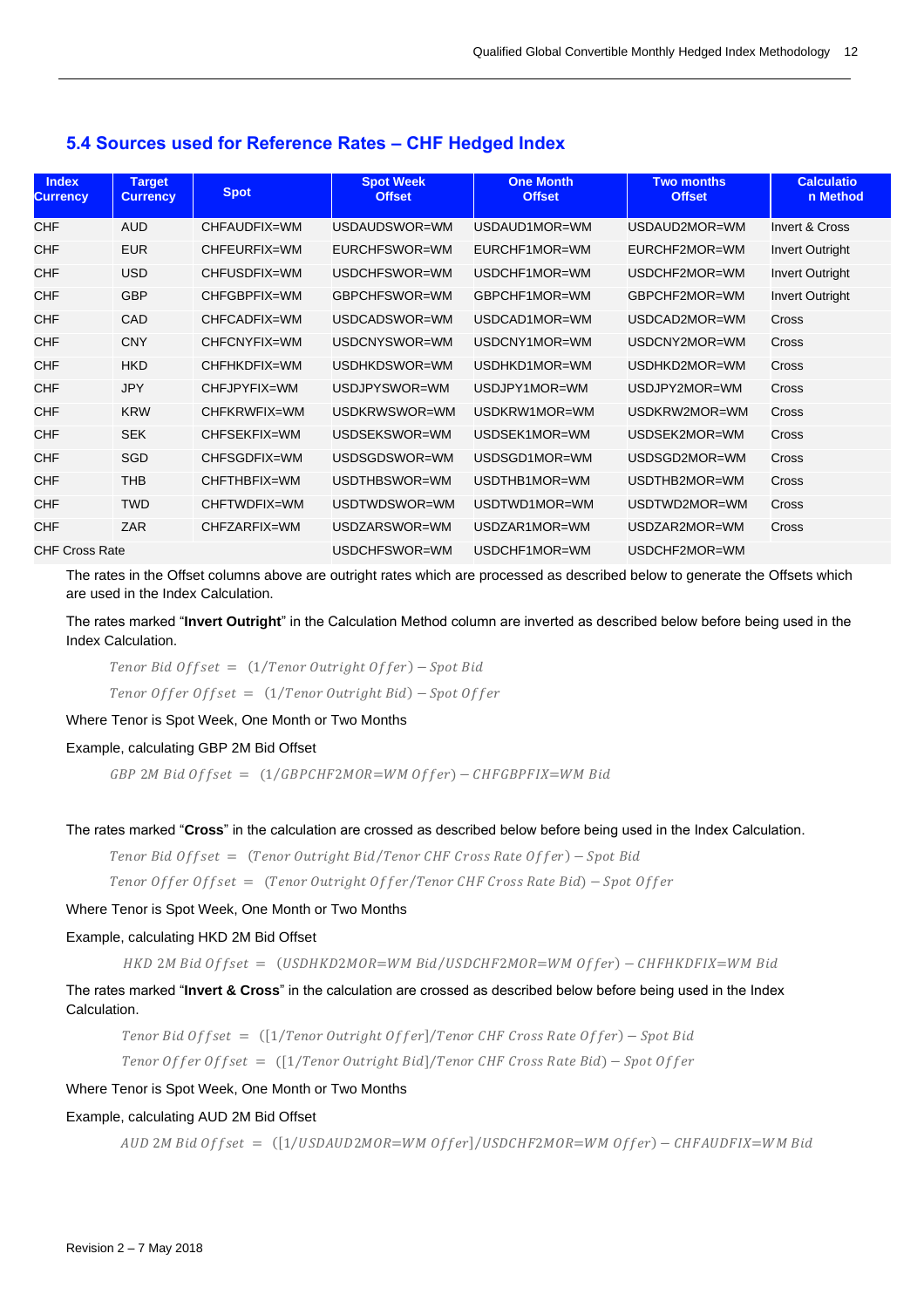#### <span id="page-12-0"></span>**5.5 Sources used for HISTORIC Reference Rates – CHF Hedged Index**

For dates prior to 28 Nov 2012 the reference rates were calculated using the sources and calculations below. In addition, for HKD and TWD only, these sources were used for the period 28 Oct 2013 – 12 Nov 2013 inclusive.

| <b>Index</b><br><b>Currency</b> | <b>Target</b><br><b>Currency</b> | <b>Spot</b>  | <b>Spot Week Offset</b> | <b>One Month Offset</b> | <b>Two months Offset</b> | <b>Calculation</b><br><b>Method</b> |
|---------------------------------|----------------------------------|--------------|-------------------------|-------------------------|--------------------------|-------------------------------------|
| <b>CHF</b>                      | <b>AUD</b>                       | USDAUDFIX=WM | USDAUDSWFIX=WM          | USDAUD1MFIX=WM          | USDAUD2MFIX=WM           | Invert & Cross                      |
| <b>CHF</b>                      | <b>EUR</b>                       | EURCHFFIX=WM | EURCHFSWFIX=WM          | EURCHF1MFIX=WM          | EURCHF2MFIX=WM           | Invert                              |
| CHF                             | <b>USD</b>                       | USDCHFFIX=WM | USDCHFSWFIX=WM          | USDCHF1MFIX=WM          | USDCHF2MFIX=WM           | Invert                              |
| <b>CHF</b>                      | <b>GBP</b>                       | GBPCHFFIX=WM | GBPCHFSWFIX=WM          | GBPCHF1MFIX=WM          | GBPCHF2MFIX=WM           | Invert                              |
| <b>CHF</b>                      | CAD                              | USDCADFIX=WM | USDCADSWFIX=WM          | USDCAD1MFIX=WM          | USDCAD2MFIX=WM           | Cross                               |
| <b>CHF</b>                      | <b>CNY</b>                       | USDCNYFIX=WM | USDCNYSWFIX=WM          | USDCNY1MFIX=WM          | USDCNY2MFIX=WM           | Cross                               |
| CHF                             | <b>HKD</b>                       | USDHKDFIX=WM | USDHKDSWFIX=WM          | USDHKD1MFIX=WM          | USDHKD2MFIX=WM           | Cross                               |
| <b>CHF</b>                      | <b>JPY</b>                       | USDJPYFIX=WM | USDJPYSWFIX=WM          | USDJPY1MFIX=WM          | USDJPY2MFIX=WM           | Cross                               |
| CHF                             | <b>KRW</b>                       | USDKRWFIX=WM | USDKRWSWFIX=WM          | USDKRW1MFIX=WM          | USDKRW2MFIX=WM           | Cross                               |
| <b>CHF</b>                      | <b>SEK</b>                       | USDSEKFIX=WM | USDSEKSWFIX=WM          | USDSEK1MFIX=WM          | USDSEK2MFIX=WM           | Cross                               |
| <b>CHF</b>                      | <b>SGD</b>                       | USDSGDFIX=WM | USDSGDSWFIX=WM          | USDSGD1MFIX=WM          | USDSGD2MFIX=WM           | Cross                               |
| <b>CHF</b>                      | <b>THB</b>                       | USDTHBFIX=WM | USDTHBSWFIX=WM          | USDTHB1MFIX=WM          | USDTHB2MFIX=WM           | Cross                               |
| <b>CHF</b>                      | <b>TWD</b>                       | USDTWDFIX=WM | USDTWDSWFIX=WM          | USDTWD1MFIX=WM          | USDTWD2MFIX=WM           | Cross                               |
| <b>CHF</b>                      | ZAR                              | USDZARFIX=WM | USDZARSWFIX=WM          | USDZAR1MFIX=WM          | USDZAR2MFIX=WM           | Cross                               |
| <b>CHF Cross Rate</b>           |                                  | USDCHFFIX=WM | USDCHFSWFIX=WM          | USDCHF1MFIX=WM          | USDCHF2MFIX=WM           |                                     |

The rates in the columns are processed as described below to generate the Offsets which are used in the Index Calculation.

The rates marked "**Invert**" in the Calculation Method column are inverted as described below before being used in the Index Calculation.

Spot Bid used  $= 1/S$ pot Offer from RIC

Spot Offer used =  $1/Spot$  Bid from RIC

Tenor Bid Offset used =  $(1/[Spot\;Of\;fer\;from\;RIC + Tenor\;Off\;er\;Off\;set\;from\;RIC]) - Spot\;Bid\;used$ 

Tenor Offer Offset used =  $(1/[Spot Bid from RIC + Tenor Bid Offset from RIC]) - Spot Offer used$ 

Where Tenor is Spot Week, One Month or Two Months

#### Example, calculating GBP 2M Bid Offset

 $GBP$  2M Bid Offset =  $(1/[GBPCHFFIX=WM$  Offer + GBPCHF2MFIX=WM Offer]) –  $(1/GBPCHFFIX=WM$  Offer)

#### The rates marked "**Cross**" in the calculation are crossed as described below before being used in the Index Calculation.

Spot Bid used = Spot Bid from RIC/Spot Offer from CHF Cross Rate RIC

Spot Offer used =  $Spot$  Offer from RIC/Spot Bid from CHF Cross Rate RIC

Tenor Bid Offset used

Spot Bid from RIC + Tenor Bid Offset from RIC

 $=$   $\frac{1}{\text{Spot }offer \text{ from }CHF \text{ Cross } Rate \text{ } RIC + \text{ Tensor } Offer \text{ } Offset \text{ from } CHF \text{ Cross } Rate \text{ } RIC} - \text{Spot } Bid \text{ used}$ 

Tenor Offer Offset used

Spot Offer from RIC + Tenor Offer Offset from RIC

 $=$   $\frac{1}{\text{Spot Bid from CHF Cross Rate RIC + Tensor Bid Offset from CHF Cross Rate RIC}} - \text{Spot Offer used}$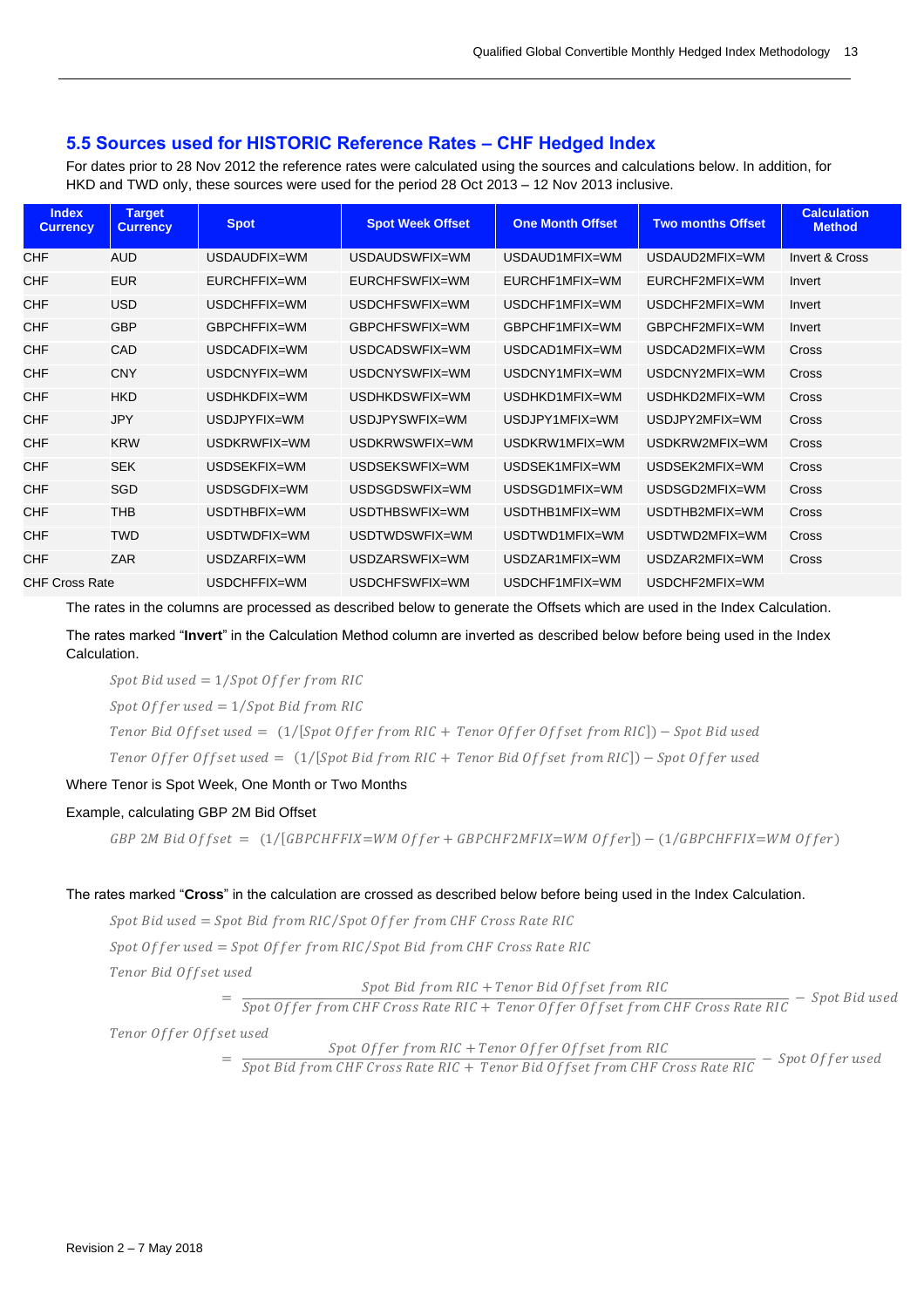Where Tenor is Spot Week, One Month or Two Months Example, calculating HKD 2M Bid Offset

\n
$$
\text{HKD 2M Bid Offset} = \frac{\text{USDHKDFIX} = \text{WM Bid} + \text{USDHKD2MFIX} = \text{WM Bid}}{\text{USDCHFFIX}} = \text{WM Offer} + \text{USDCHFTIX} = \text{WM Offer} - \frac{\text{USDHKDFIX}}{\text{USDCHFFIX}} = \text{WM Offer}
$$
\n

#### The rates marked "**Invert & Cross**" in the calculation are crossed as described below before being used in the Index Calculation

Spot Bid used = Spot Bid from RIC/Spot Offer from CHF Cross Rate RIC Spot Offer used = Spot Offer from RIC / Spot Bid from CHF Cross Rate RIC  $\emph{Tenor Bid Offset used} = \frac{\emph{Spot Bid from RIC} + \emph{Tenor Bid Offset from RIC}}{\emph{Spot Offer from CHF Cross Rate RIC} + \emph{Tenor Offer Offset from CHF Cross Rate RIC}} - \emph{Spot Bid used}$ 

#### Where Tenor is Spot Week, One Month or Two Months Example, calculating AUD 2M Bid Offset

*ADD 2M Bid Offset* = 
$$
\frac{(1/[USDAUDFIX=WM\;Offer+USDAUD2MFIX=WM\;Offer])}{(USDCHFFIX=WM\;Offer+USDCHF2MFIX=WM\;Offer)} - \frac{(1/USDAUDFIX=WM\;Offer)}{USDCHFFIX=WM\;Offer}
$$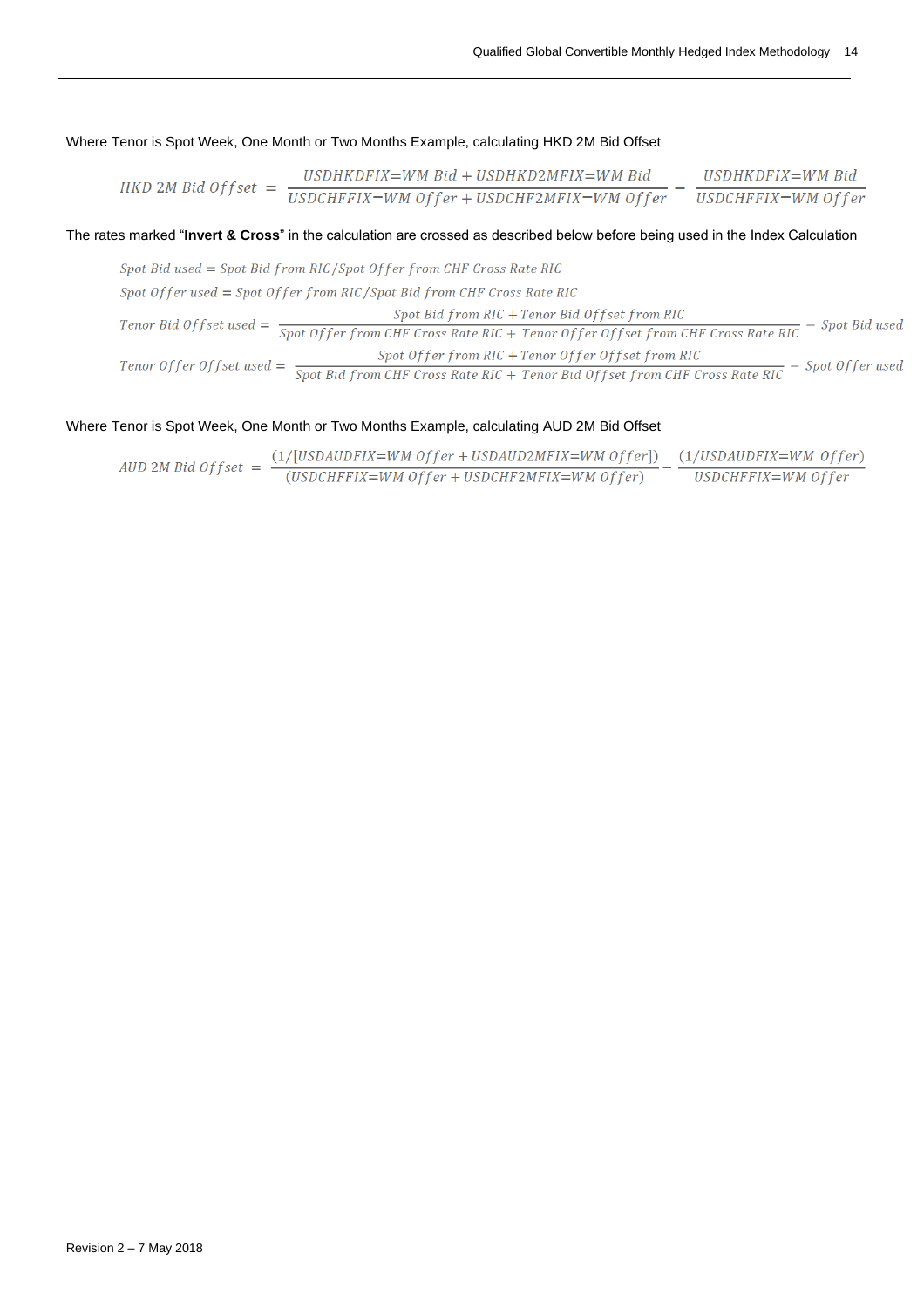# <span id="page-14-0"></span>6. Appendix 2

### <span id="page-14-1"></span>**6.1 Sources used for settlement dates for Reference Rates – USD Hedged index**

| <b>Index</b><br><b>Currency</b> | <b>Target</b><br><b>Currency</b> | <b>Spot</b> | <b>Spot Week</b> | <b>One Month</b>        | <b>Two months</b> |
|---------------------------------|----------------------------------|-------------|------------------|-------------------------|-------------------|
| <b>USD</b>                      | <b>EUR</b>                       | USDEURSW=R  | USDEURSW=R       | $USDEUR1M=R$            | USDEUR2M=R        |
| <b>USD</b>                      | <b>GBP</b>                       | USDGBPSW=R  | USDGBPSW=R       | USDGBP1M=R              | USDGBP2M=R        |
| <b>USD</b>                      | <b>CHF</b>                       | CHFUSDSW=R  | CHFUSDSW=R       | CHFUSD <sub>1</sub> M=R | CHFUSD2M=R        |
| <b>USD</b>                      | <b>AUD</b>                       | USDAUDSW=R  | USDAUDSW=R       | USDAUD1M=R              | USDAUD2M=R        |
| <b>USD</b>                      | CAD                              | CADUSDSW=R  | CADUSDSW=R       | CADUSD <sub>1</sub> M=R | CADUSD2M=R        |
| <b>USD</b>                      | <b>CNY</b>                       | CNYUSDSW=R  | CNYUSDSW=R       | CNYUSD1M=R              | CNYUSD2M=R        |
| <b>USD</b>                      | <b>HKD</b>                       | HKDUSDSW=R  | HKDUSDSW=R       | HKDUSD1M=R              | HKDUSD2M=R        |
| <b>USD</b>                      | <b>JPY</b>                       | JPYUSDSW=R  | JPYUSDSW=R       | JPYUSD1M=R              | JPYUSD2M=R        |
| <b>USD</b>                      | <b>KRW</b>                       | KRWUSDSW=R  | KRWUSDSW=R       | KRWUSD1M=R              | KRWUSD2M=R        |
| <b>USD</b>                      | <b>SEK</b>                       | SEKUSDSW=R  | SEKUSDSW=R       | SEKUSD1M=R              | SEKUSD2M=R        |
| <b>USD</b>                      | <b>SGD</b>                       | SGDUSDSW=R  | SGDUSDSW=R       | SGDUSD1M=R              | SGDUSD2M=R        |
| <b>USD</b>                      | <b>THB</b>                       | THBUSDSW=R  | THBUSDSW=R       | THBUSD1M=R              | THBUSD2M=R        |
| <b>USD</b>                      | <b>TWD</b>                       | TWDUSDSW=R  | TWDUSDSW=R       | TWDUSD1M=R              | TWDUSD2M=R        |
| <b>USD</b>                      | ZAR                              | ZARUSDSW=R  | ZARUSDSW=R       | ZARUSD1M=R              | ZARUSD2M=R        |

The settlement date for Spot rates use the start date information from the RIC, the settlement date for the forward rates is taken from the maturity date information from the RIC.

### <span id="page-14-2"></span>**6.2 Sources used for settlement dates for Reference Rates – EUR Hedged index**

| <b>Index</b><br><b>Currency</b> | <b>Target</b><br><b>Currency</b> | <b>Spot</b> | <b>Spot Week</b> | <b>One Month</b> | <b>Two months</b> |
|---------------------------------|----------------------------------|-------------|------------------|------------------|-------------------|
| <b>EUR</b>                      | USD                              | USDEURSW=R  | USDEURSW=R       | $USDEUR1M = R$   | USDEUR2M=R        |
| <b>EUR</b>                      | <b>GBP</b>                       | EURGBPSW=R  | EURGBPSW=R       | EURGBP1M=R       | EURGBP2M=R        |
| <b>EUR</b>                      | <b>CHF</b>                       | EURCHFSW=R  | EURCHFSW=R       | $EURCHF1M=R$     | $EURCHF2M=R$      |
| <b>EUR</b>                      | <b>AUD</b>                       | EURAUDSW=R  | EURAUDSW=R       | $EURAUD1M=R$     | EURAUD2M=R        |
| <b>EUR</b>                      | <b>CAD</b>                       | EURCADSW=R  | EURCADSW=R       | $EURCAD1M=R$     | EURCAD2M=R        |
| <b>EUR</b>                      | <b>CNY</b>                       | EURCNYSW=R  | EURCNYSW=R       | EURCNY1M=R       | EURCNY2M=R        |
| <b>EUR</b>                      | <b>HKD</b>                       | EURHKDSW=R  | EURHKDSW=R       | $EURHKD1M=R$     | EURHKD2M=R        |
| <b>EUR</b>                      | <b>JPY</b>                       | EURJPYSW=R  | EURJPYSW=R       | EURJPY1M=R       | EURJPY2M=R        |
| <b>EUR</b>                      | <b>KRW</b>                       | EURKRWSW=R  | EURKRWSW=R       | EURKRW1M=R       | EURKRW2M=R        |
| <b>EUR</b>                      | <b>SEK</b>                       | EURSEKSW=R  | EURSEKSW=R       | EURSEK1M=R       | EURSEK2M=R        |
| <b>EUR</b>                      | SGD                              | EURSGDSW=R  | EURSGDSW=R       | EURSGD1M=R       | EURSGD2M=R        |
| <b>EUR</b>                      | THB                              | EURTHBSW=R  | EURTHBSW=R       | EURTHB1M=R       | EURTHB2M=R        |
| <b>EUR</b>                      | <b>TWD</b>                       | EURTWDSW=R  | EURTWDSW=R       | EURTWD1M=R       | EURTWD2M=R        |
| <b>EUR</b>                      | ZAR                              | EURZARSW=R  | EURZARSW=R       | EURZAR1M=R       | EURZAR2M=R        |

The settlement date for Spot rates use the start date information from the RIC, the settlement date for the forward rates is taken from the maturity date information from the RIC.